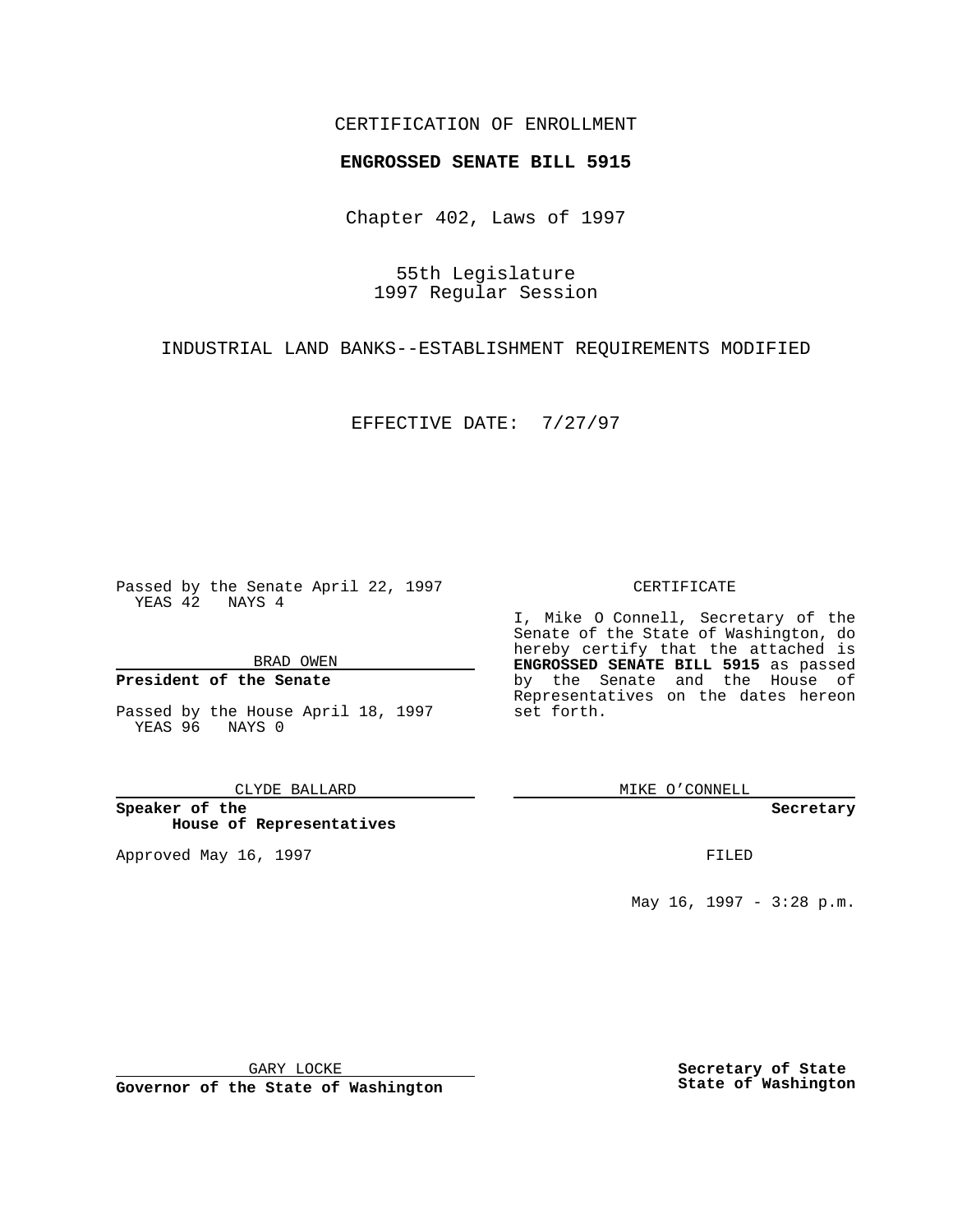# **ENGROSSED SENATE BILL 5915** \_\_\_\_\_\_\_\_\_\_\_\_\_\_\_\_\_\_\_\_\_\_\_\_\_\_\_\_\_\_\_\_\_\_\_\_\_\_\_\_\_\_\_\_\_\_\_

\_\_\_\_\_\_\_\_\_\_\_\_\_\_\_\_\_\_\_\_\_\_\_\_\_\_\_\_\_\_\_\_\_\_\_\_\_\_\_\_\_\_\_\_\_\_\_

### AS AMENDED BY THE HOUSE

Passed Legislature - 1997 Regular Session

**State of Washington 55th Legislature 1997 Regular Session By** Senators Anderson, Hale, Bauer and Stevens

Read first time 02/19/97. Referred to Committee on Government Operations.

 AN ACT Relating to industrial land banks; and amending RCW 36.70A.367.

BE IT ENACTED BY THE LEGISLATURE OF THE STATE OF WASHINGTON:

 **Sec. 1.** RCW 36.70A.367 and 1996 c 167 s 2 are each amended to read as follows:

 (1) In addition to the major industrial development allowed under RCW 36.70A.365, a county required or choosing to plan under RCW 36.70A.040 that has a population greater than two hundred fifty thousand and that is part of a metropolitan area that includes a city in another state with a population greater than two hundred fifty thousand or a county that has a population greater than one hundred 12 forty thousand and is adjacent to another country may establish, in consultation with cities consistent with provisions of RCW 36.70A.210, a process for designating a bank of no more than two master planned locations for major industrial activity outside urban growth areas.

 (2) A master planned location for major industrial developments outside an urban growth area may be included in the urban industrial land bank for the county if criteria including, but not limited to, the following are met: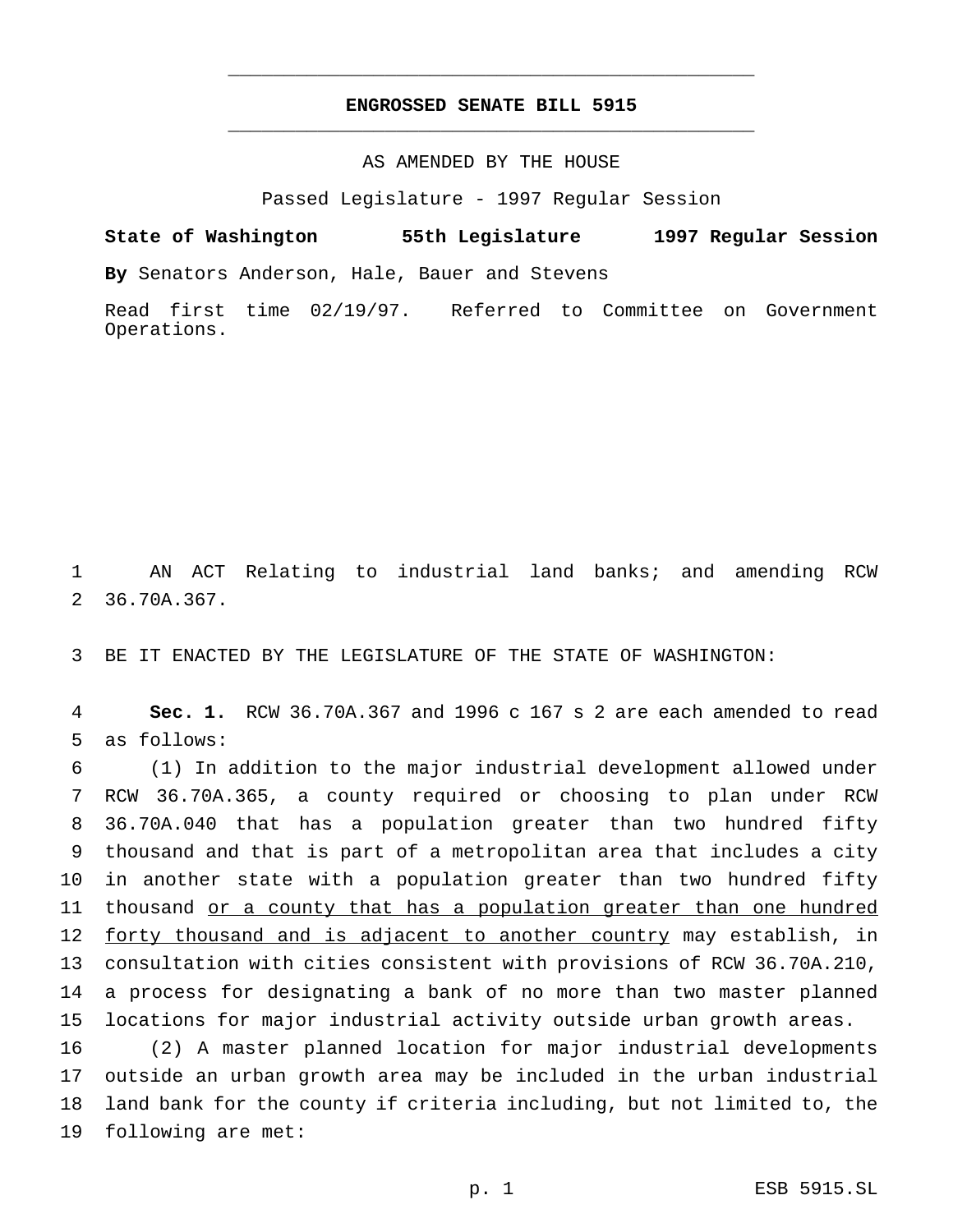(a) New infrastructure is provided for and/or applicable impact fees are paid;

 (b) Transit-oriented site planning and traffic demand management programs are implemented;

 (c) Buffers are provided between the major industrial development and adjacent nonurban areas;

 (d) Environmental protection including air and water quality has been addressed and provided for;

 (e) Development regulations are established to ensure that urban growth will not occur in adjacent nonurban areas;

 (f) Provision is made to mitigate adverse impacts on designated 12 agricultural lands, forest lands, and mineral resource lands;

 (g) The plan for the major industrial development is consistent with the county's development regulations established for protection of critical areas; and

 (h) An inventory of developable land has been conducted as provided in RCW 36.70A.365.

 (3) In selecting master planned locations for inclusion in the urban industrial land bank, priority shall be given to locations that are adjacent to, or in close proximity to, an urban growth area.

 (4) Final approval of inclusion of a master planned location in the urban industrial land bank shall be considered an adopted amendment to the comprehensive plan adopted pursuant to RCW 36.70A.070, except that RCW 36.70A.130(2) does not apply so that inclusion or exclusion of master planned locations may be considered at any time.

 (5) Once a master planned location has been included in the urban industrial land bank, manufacturing and industrial businesses that qualify as major industrial development under RCW 36.70A.365 may be located there.

 (6) Nothing in this section may be construed to alter the requirements for a county to comply with chapter 43.21C RCW.

 (7) The authority of a county to engage in the process of including or excluding master planned locations from the urban industrial land bank shall terminate on December 31, 1998. However, any location included in the urban industrial land bank on December 31, 1998, shall remain available for major industrial development as long as the criteria of subsection (2) of this section continue to be met.

 (8) For the purposes of this section, "major industrial development" means a master planned location suitable for manufacturing